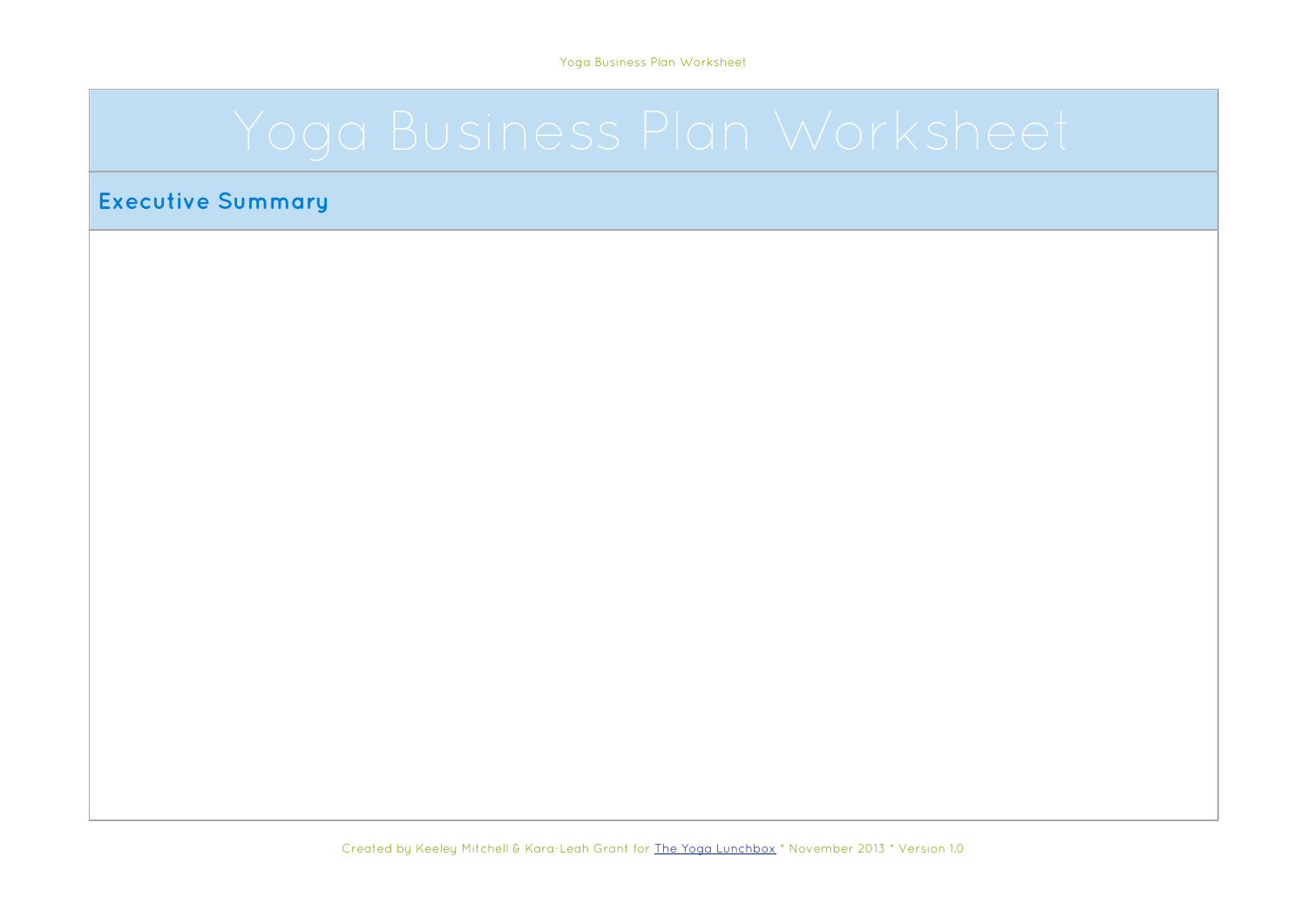| <b>Mission Statement</b> |  |
|--------------------------|--|
|                          |  |
|                          |  |
|                          |  |
|                          |  |
|                          |  |
|                          |  |
| <b>Target Audience</b>   |  |
|                          |  |
|                          |  |
|                          |  |
|                          |  |
|                          |  |
|                          |  |
|                          |  |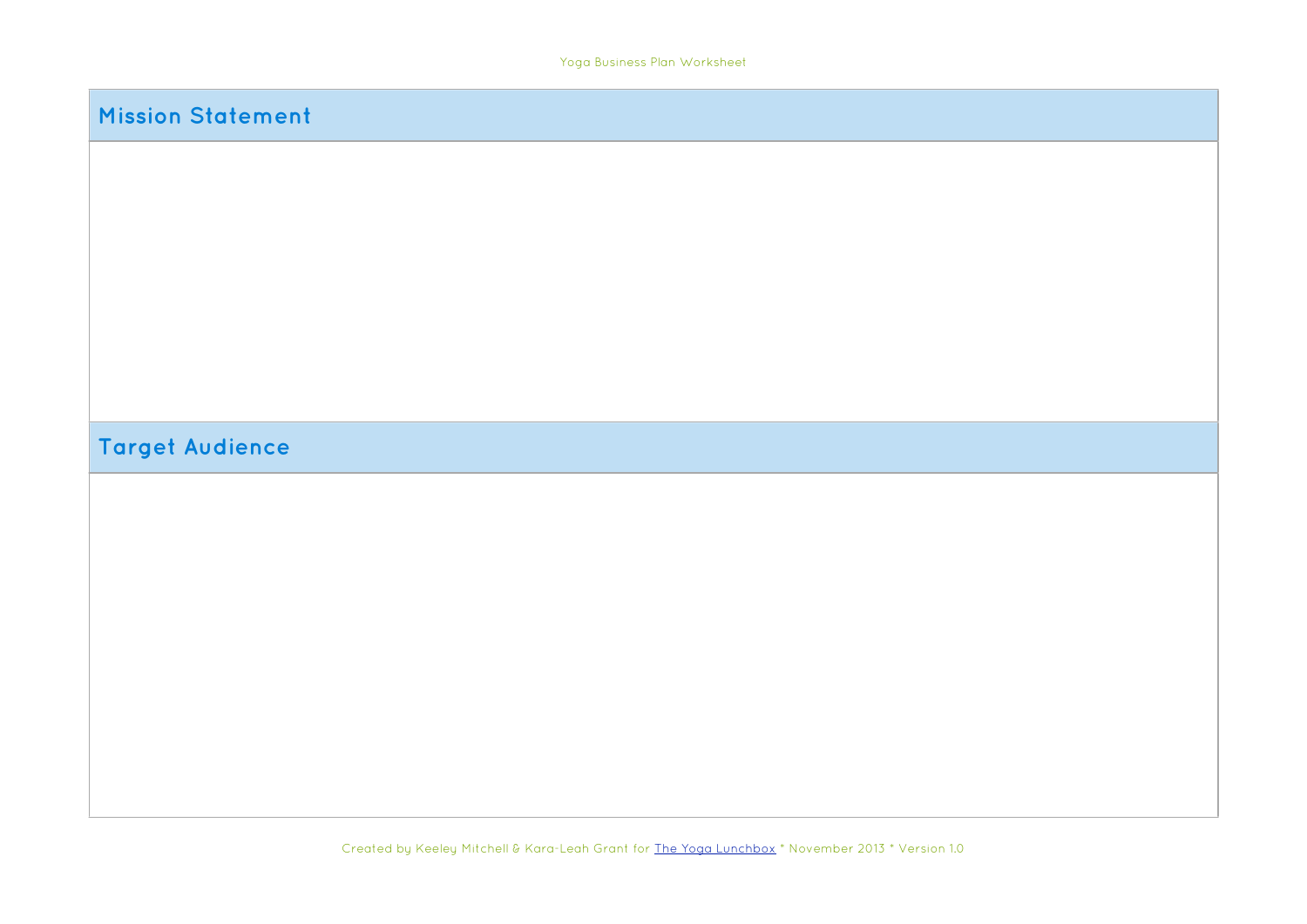#### **Location**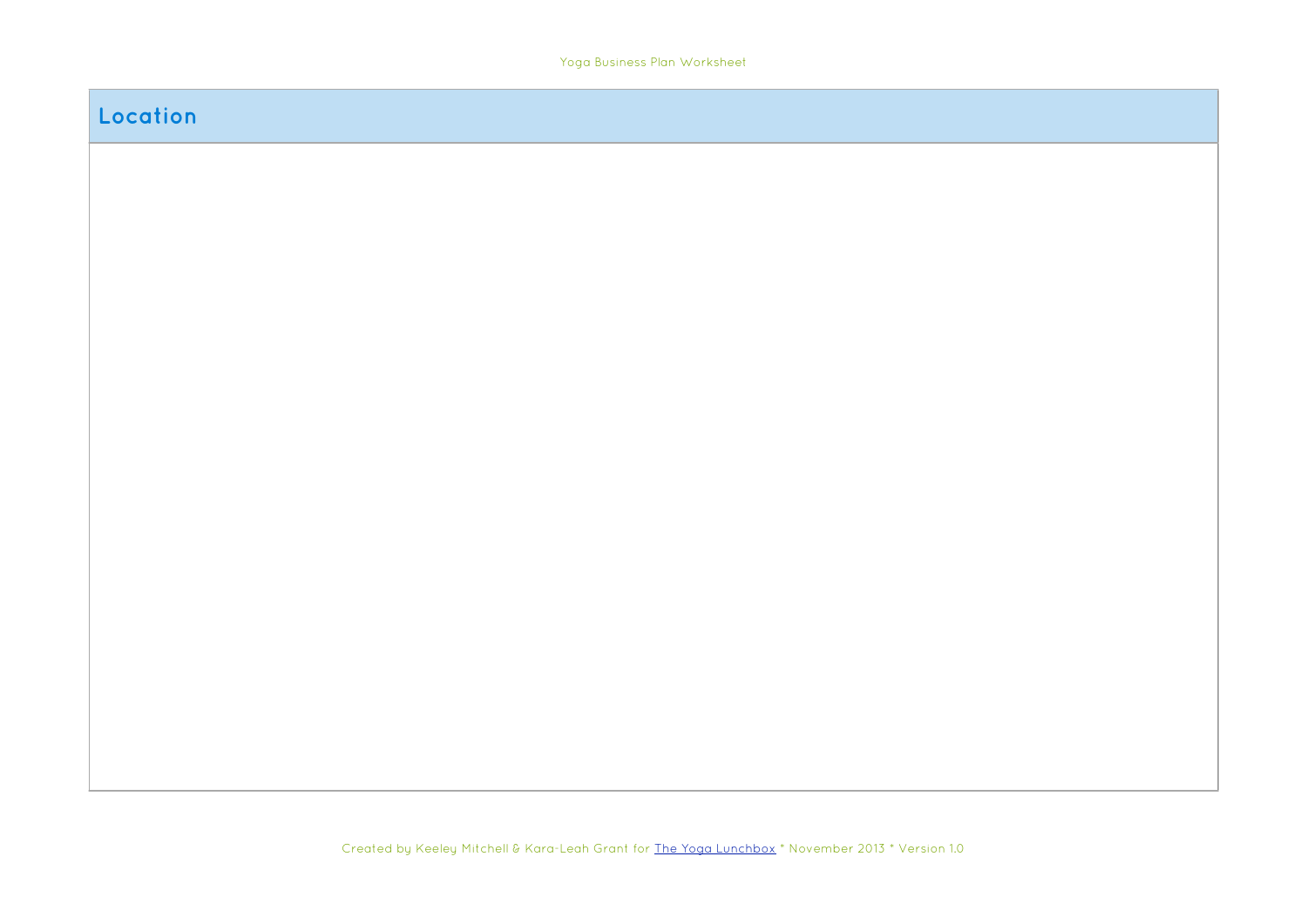# **Revenue: Define Your Services & Pricing Structure**

Created by Keeley Mitchell & Kara-Leah Grant for [The Yoga Lunchbox](http://theyogalunchbox.co.nz/) \* November 2013 \* Version 1.0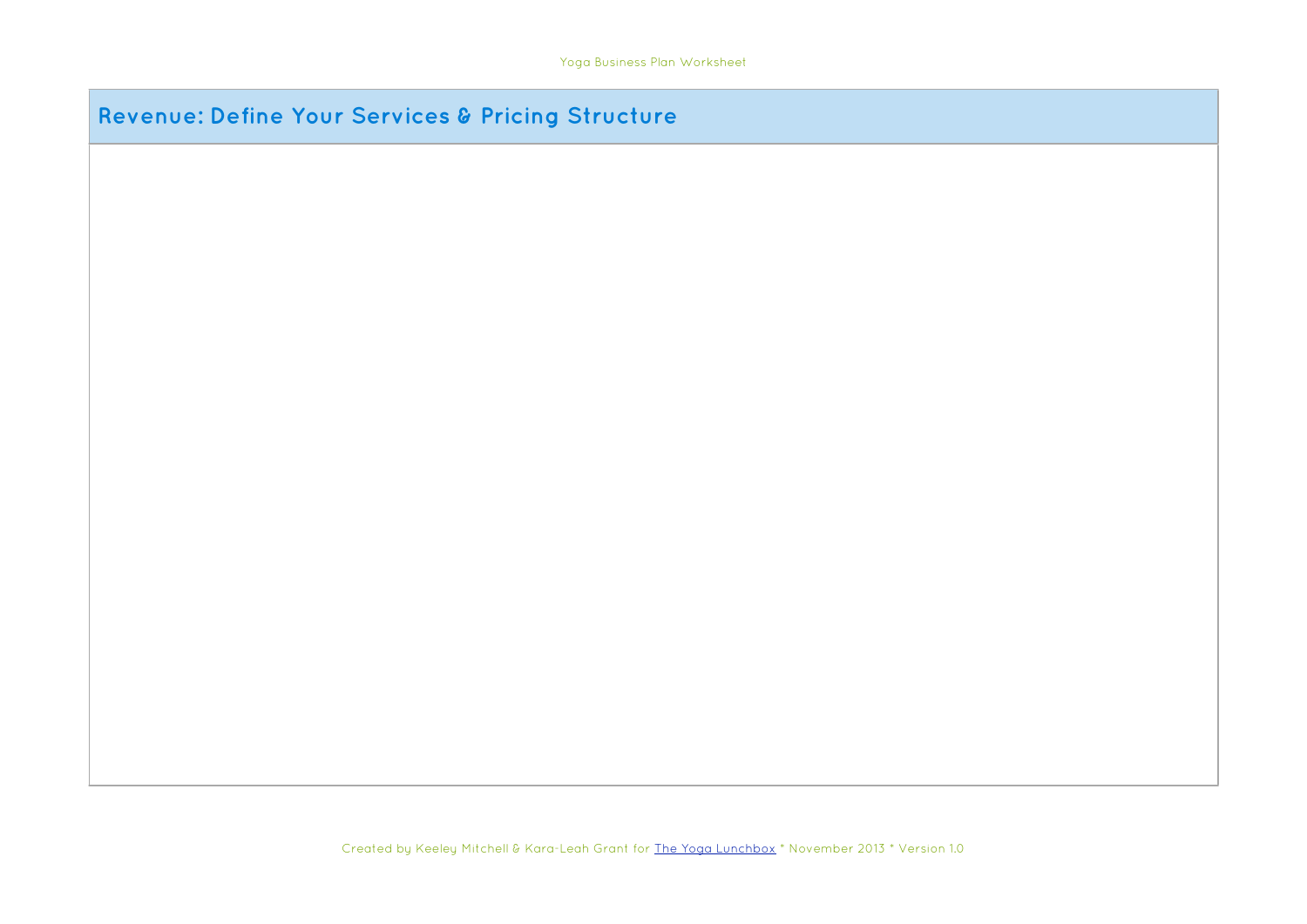# **Retail: What products are you going to sell? Why? How?**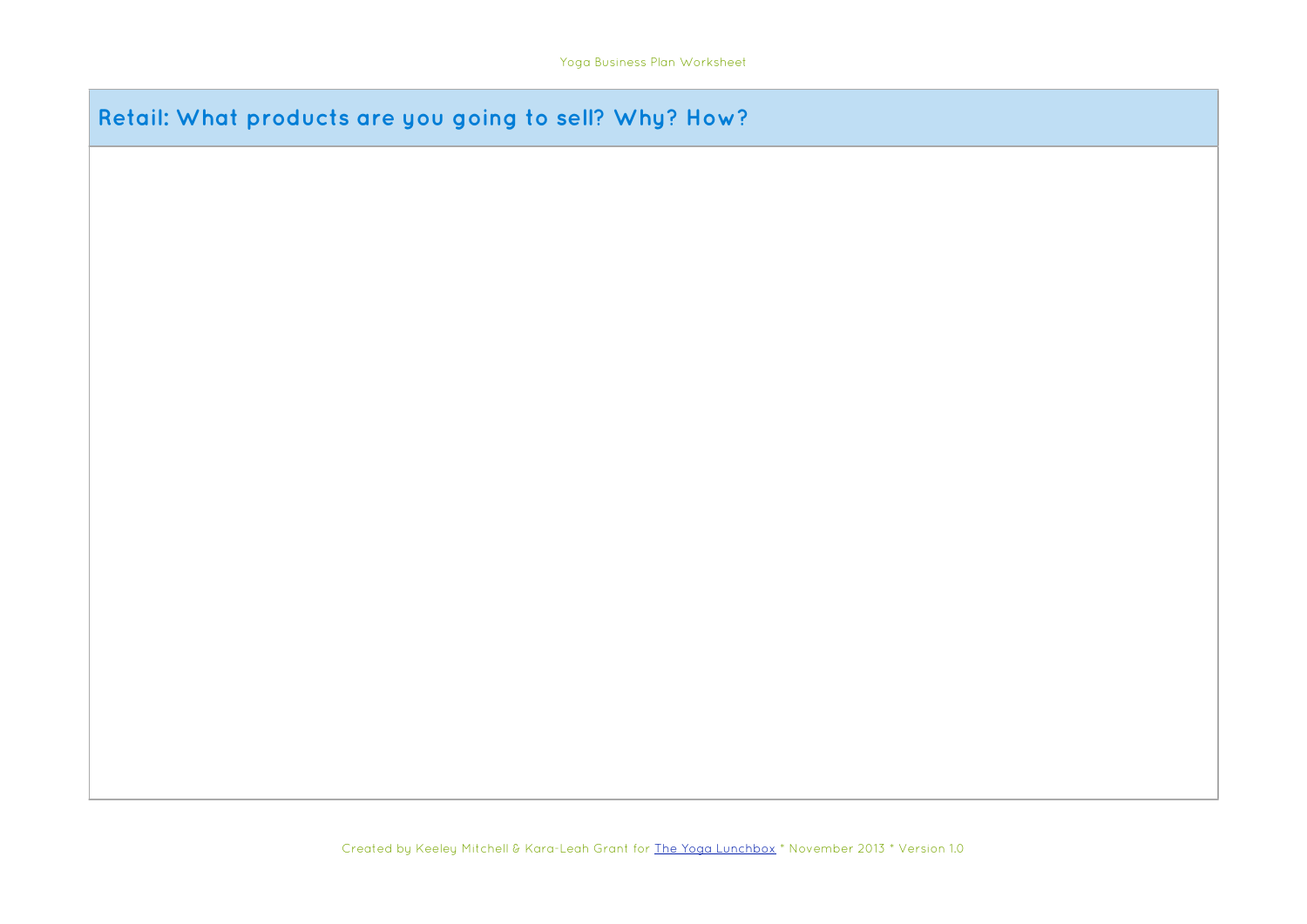# **Teacher Training: Are you going to offer it? How & Why?**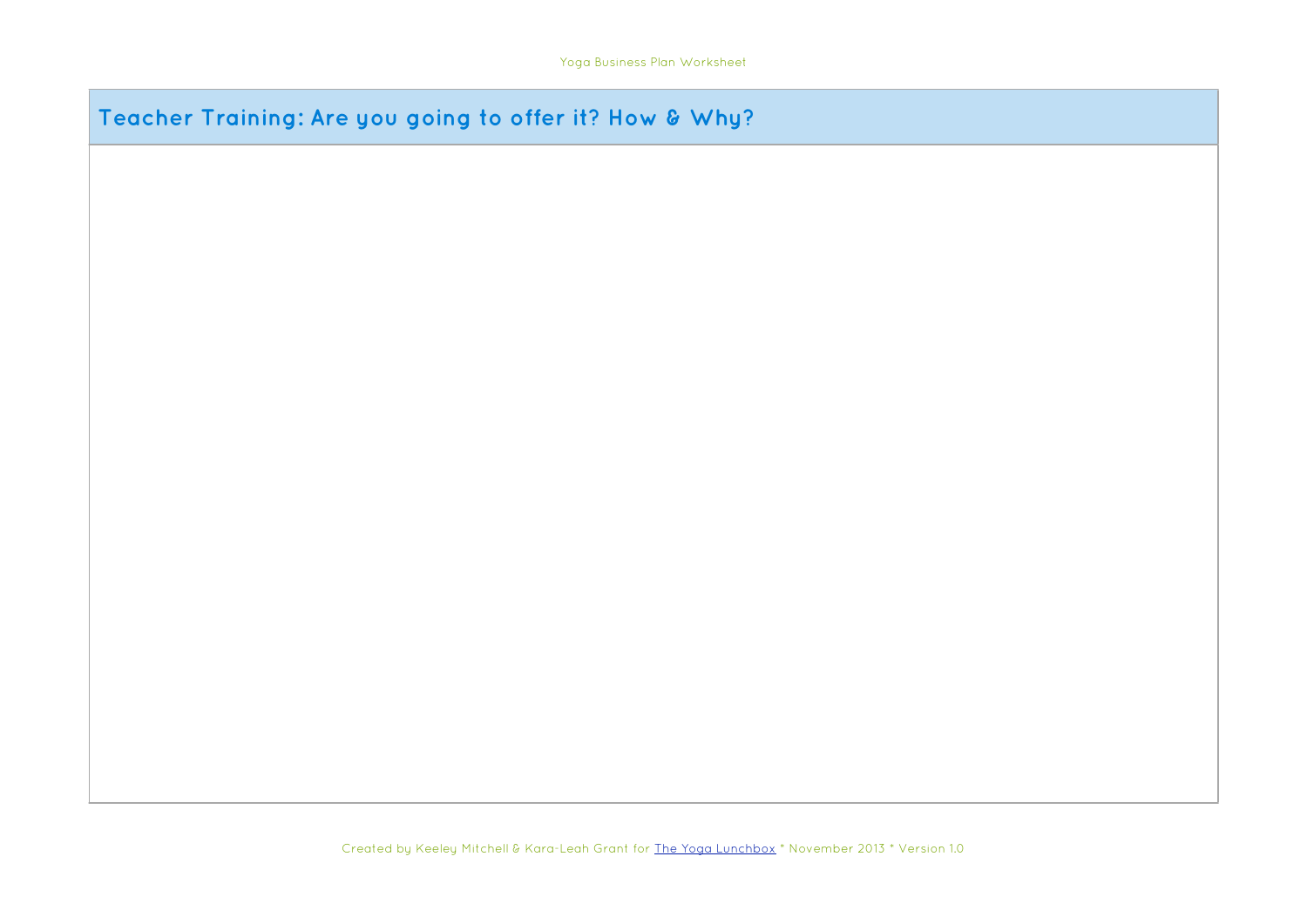| Financing: How are you going to pay for start-up costs? |  |  |  |  |
|---------------------------------------------------------|--|--|--|--|
|---------------------------------------------------------|--|--|--|--|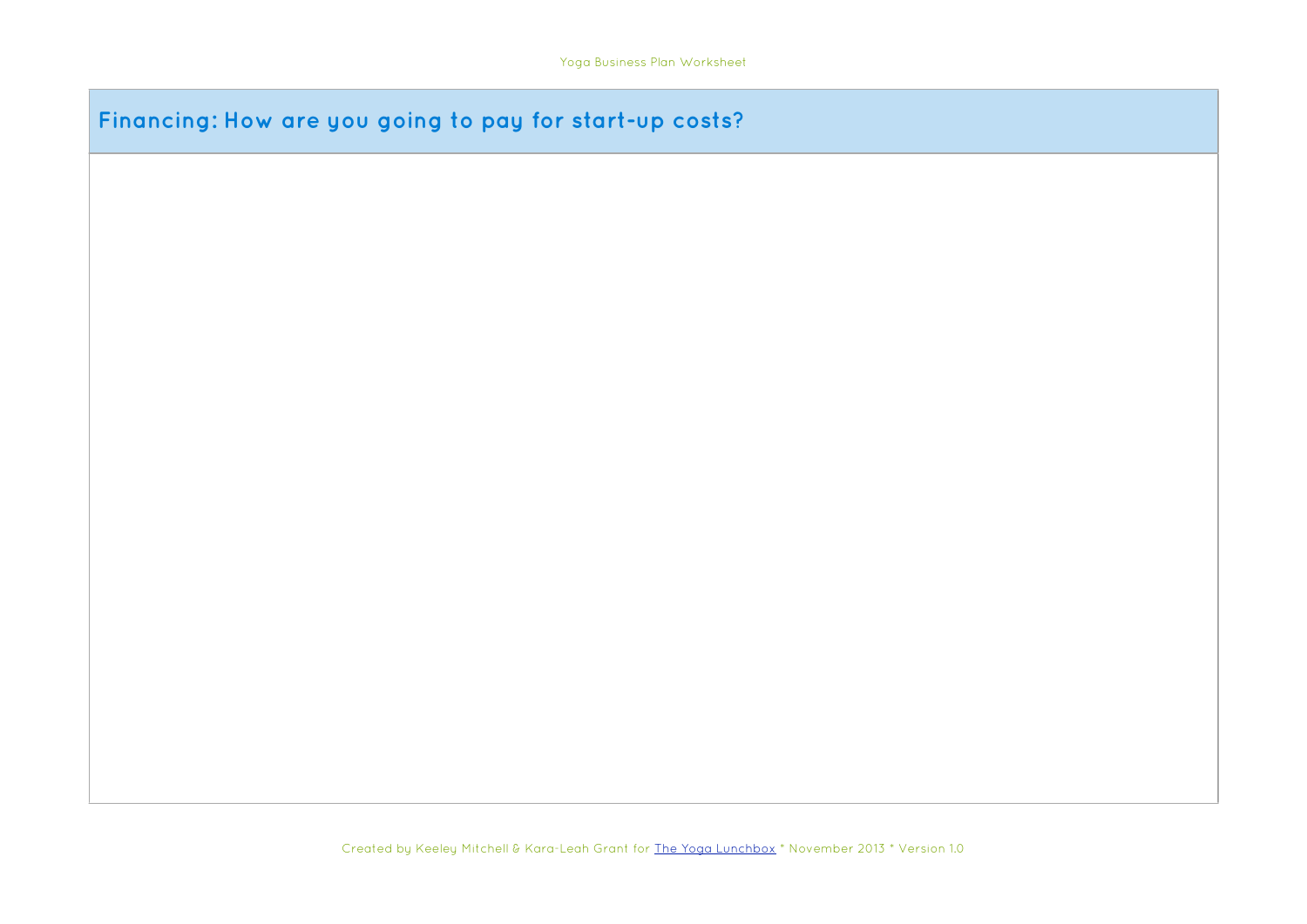### **Financing: How are you going to fund daily operations?**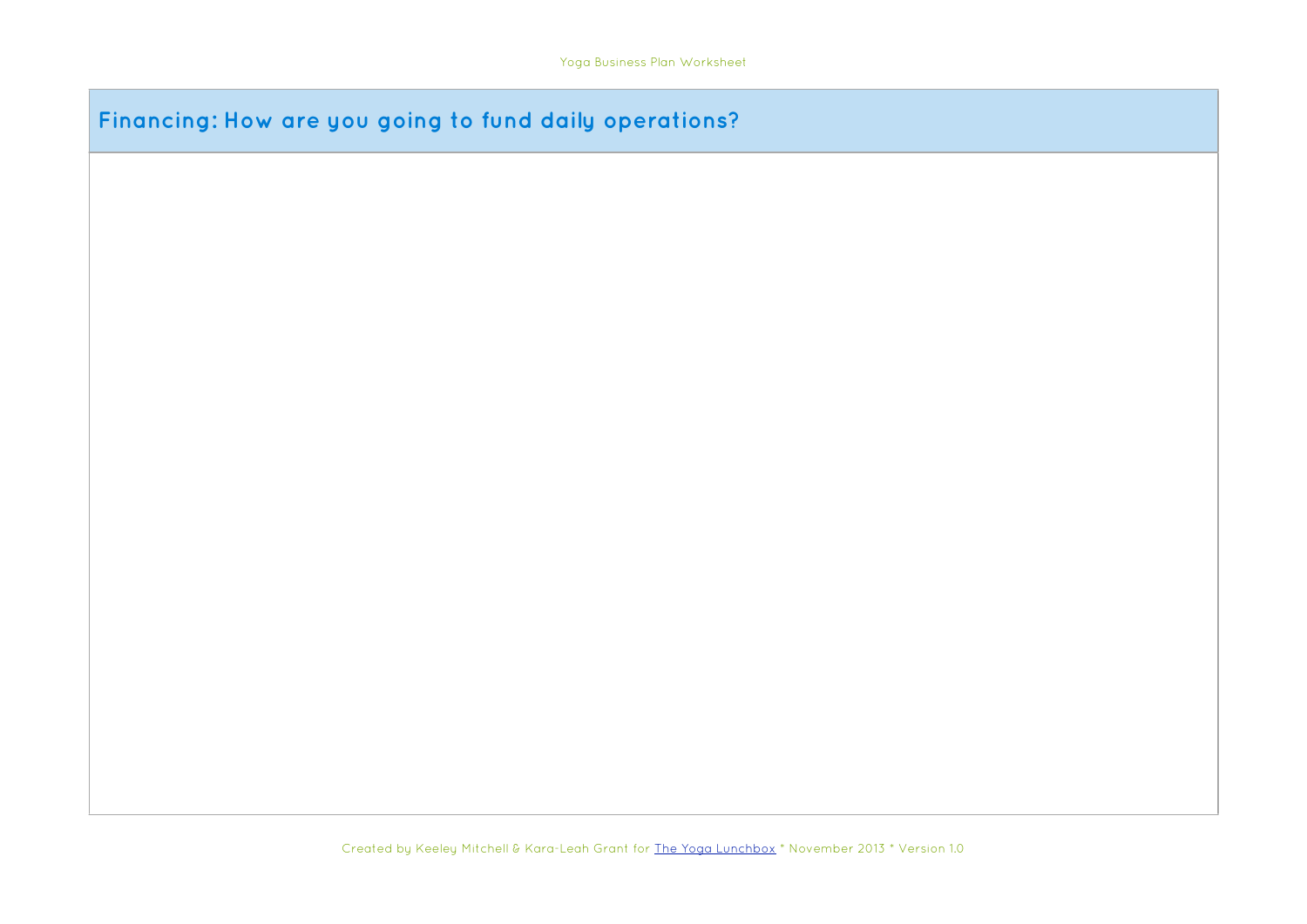**Financing: How are you going to fund your living expenses?**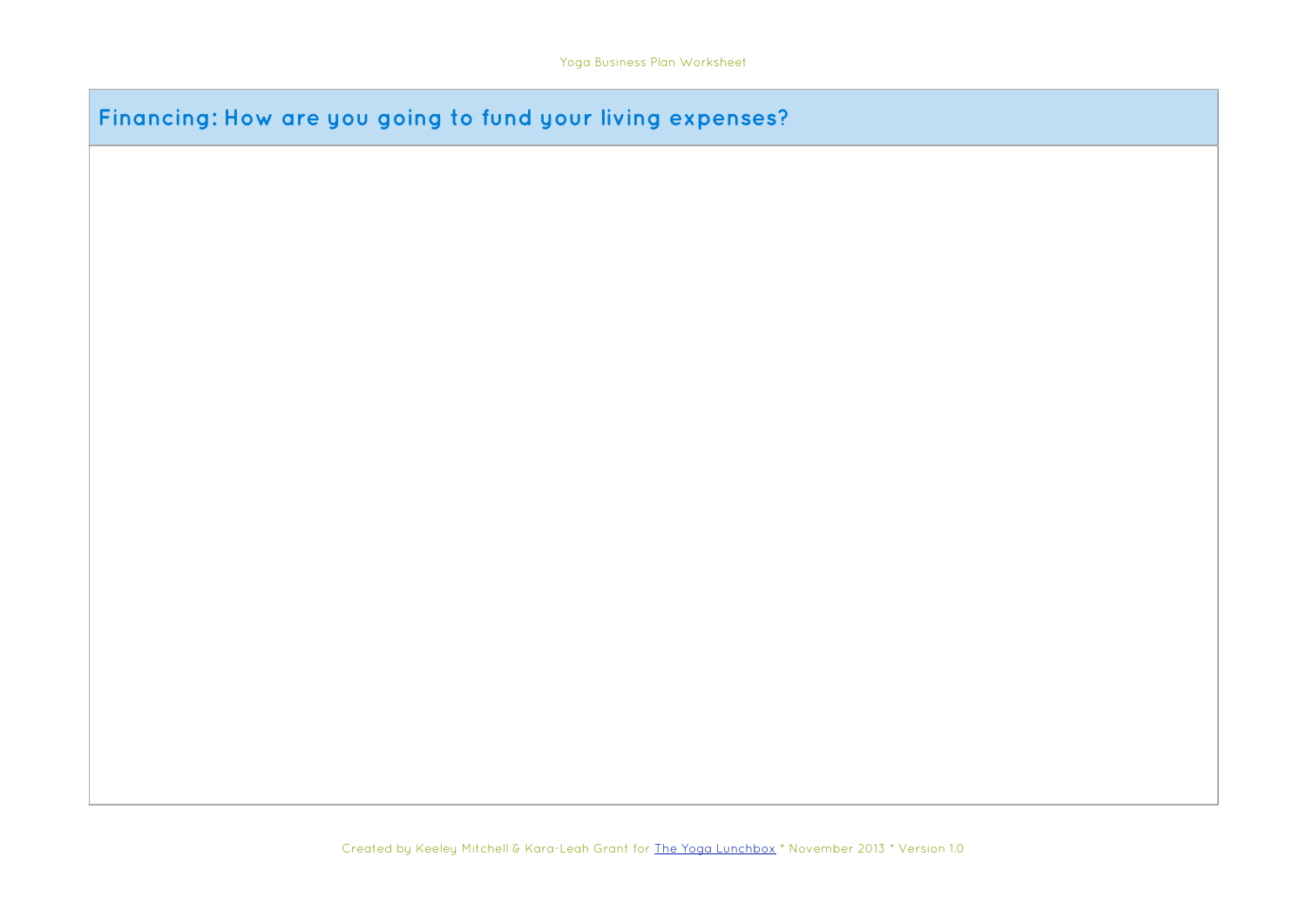| Strengths/Weaknesses Analysis: Strengths, Weaknesses, Opportunities, Threats |  |  |  |
|------------------------------------------------------------------------------|--|--|--|
|                                                                              |  |  |  |
|                                                                              |  |  |  |
|                                                                              |  |  |  |
|                                                                              |  |  |  |
|                                                                              |  |  |  |
|                                                                              |  |  |  |
|                                                                              |  |  |  |
|                                                                              |  |  |  |
|                                                                              |  |  |  |
|                                                                              |  |  |  |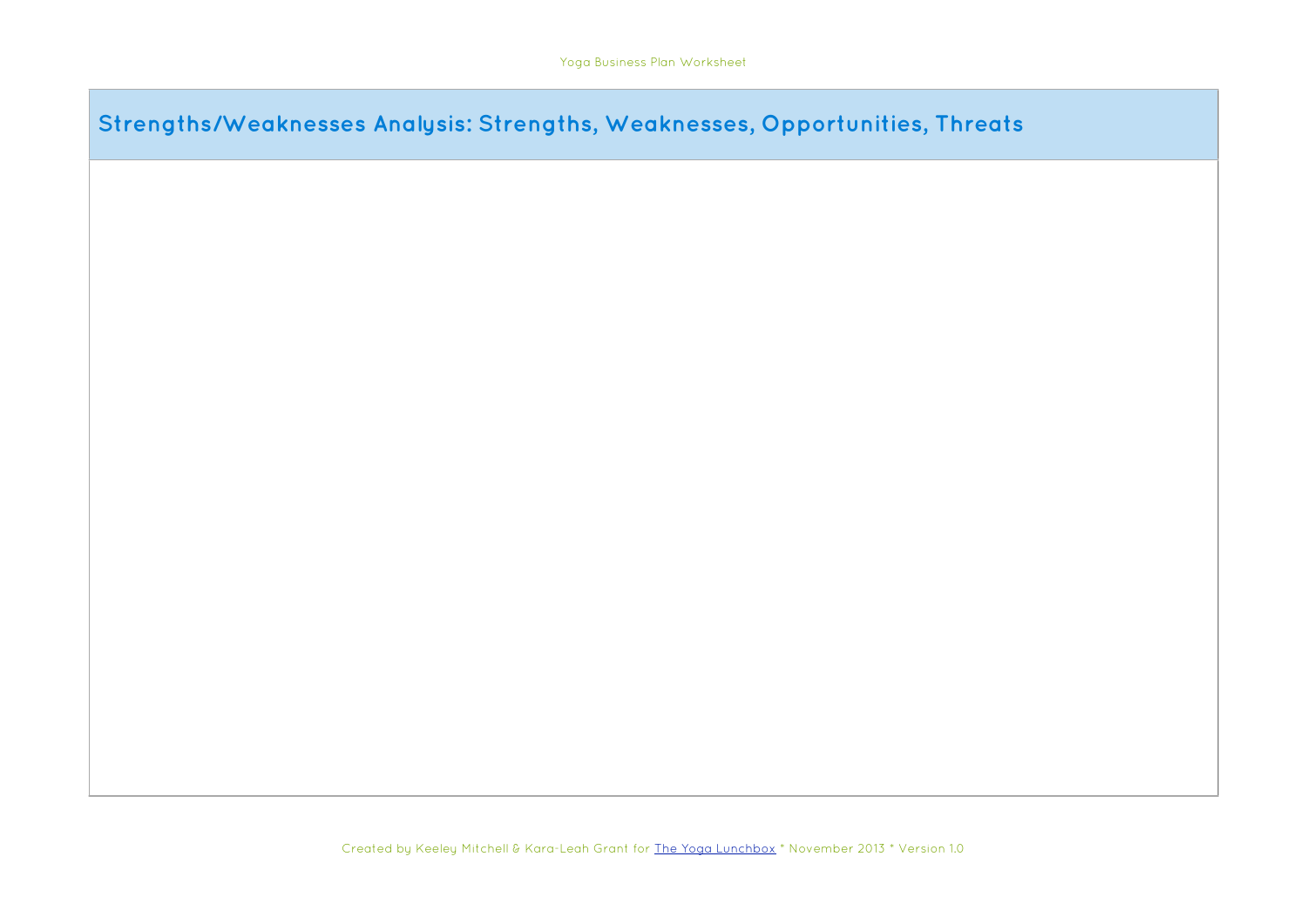**Legal and Business Operations Checklist: List everything you know you need to do.**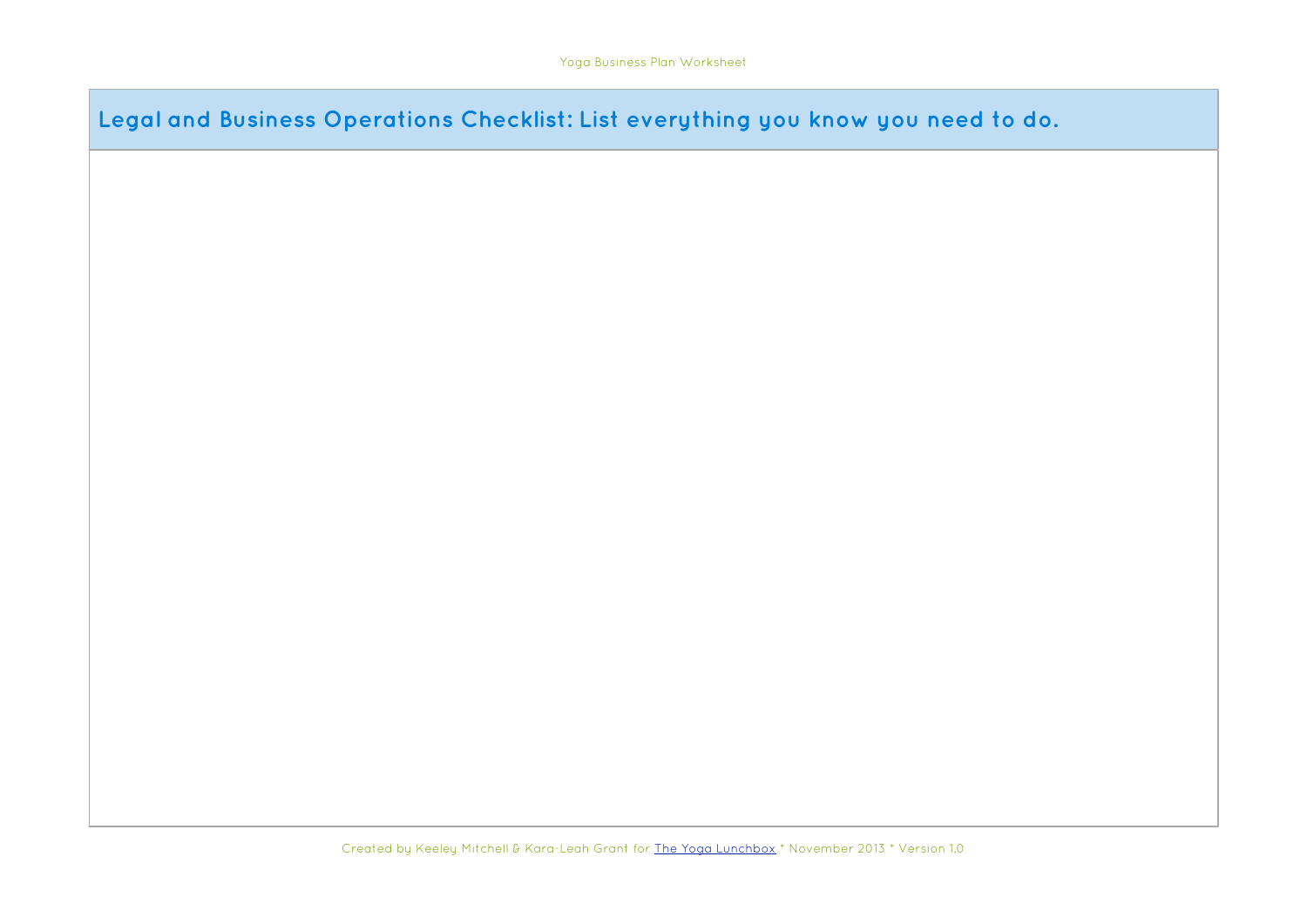**Marketing Plan: How are you going to help people find out about you?**